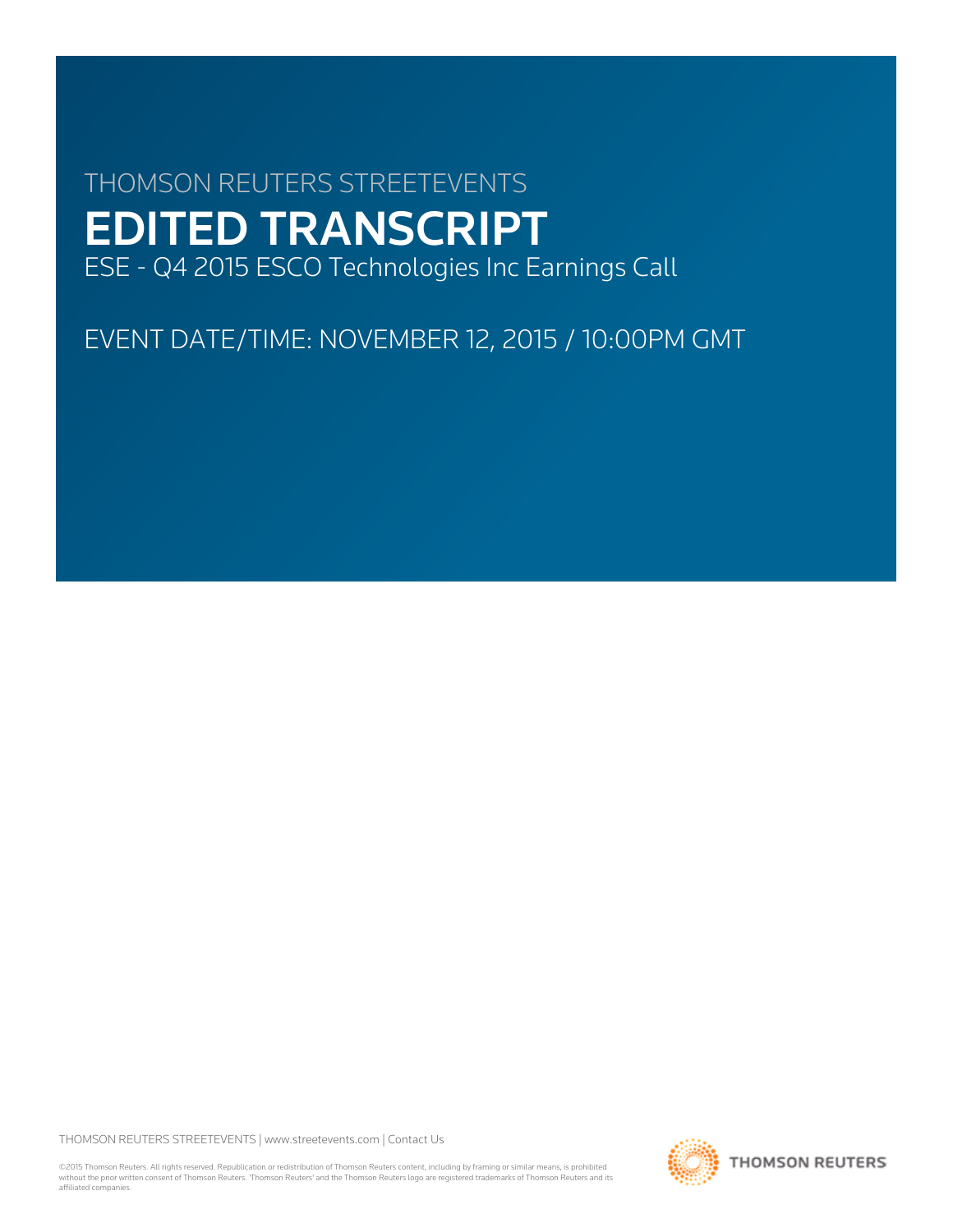## **CORPORATE PARTICIPANTS**

**[Kate Lowrey](#page-1-0)** ESCO Technologies Inc. - Director, IR **[Gary Muenster](#page-2-0)** ESCO Technologies Inc. - EVP, CFO **[Vic Richey](#page-1-1)** ESCO Technologies Inc. - Chairman, CEO

# **CONFERENCE CALL PARTICIPANTS**

**[Jim Giannakouros](#page-4-0)** Oppenheimer & Co. - Analyst **[Kevin Maczka](#page-5-0)** BB&T Capital Markets - Analyst **[Ben Hearnsberger](#page-8-0)** Stephens Inc. - Analyst **[Jon Tanwanteng](#page-7-0)** CJS Securities - Analyst **[Sean Hannan](#page-9-0)** Needham & Company - Analyst **[John Quealy](#page-11-0)** Canaccord Genuity - Analyst

## **PRESENTATION**

#### **Operator**

<span id="page-1-0"></span>Good day ladies and gentlemen. Welcome to ESCO's 2015 year end Earnings Conference Call. Today's conference is being recorded. With us today are Vic Richey, Chairman and CEO, Gary Muenster, Vice President and CFO, and now to present the forward-looking statements, I would like to turn the call over to Kate Lowrey, Director of Investor Relations. Please go ahead, ma'am.

#### **Kate Lowrey** - ESCO Technologies Inc. - Director, IR

Thank you. Statements made during this call regarding 2016 and beyond, EPS, EPS' adjusted, EBIT, tax rates, future growth, profitability and revenue, operating margin, sales, acquisitions, implementation of the Company's capital allocation strategy, the cost benefits and timing of restructuring and cost production activities, corporate costs, and other statements which are to the strictly historical, are forward-looking statements within the meaning of the Safe Harbor Provisions of the Federal Securities Laws.

These statements are based on current expectations and assumptions, and actual results may differ materially from those projected in the forward-looking statements. Due to risks and uncertainties that exist in the Company's operations and business environment, including but not limited to, the Risk Factors referenced in the Company's press release issued today, which will be included as an exhibit to the Company's Form 8-K to be filed.

<span id="page-1-1"></span>We undertake no duty to update or revise any forward-looking statements, whether as a results of new information, future events, or otherwise. In addition during this call the Company may discuss some non-GAAP financial measures in describing the Company's operating results. A reconciliation of these measures to the most comparable GAAP measures can be in the press release issued today, and found on the Company's website at www.escotechnologies.com, under the link Investor Relations. Now I will turn the call over to Vic.

#### **Vic Richey** - ESCO Technologies Inc. - Chairman, CEO

Thank you Kate. Good afternoon. Before I provide my perspective, I will turn it over to Gary for a few financial highlights.

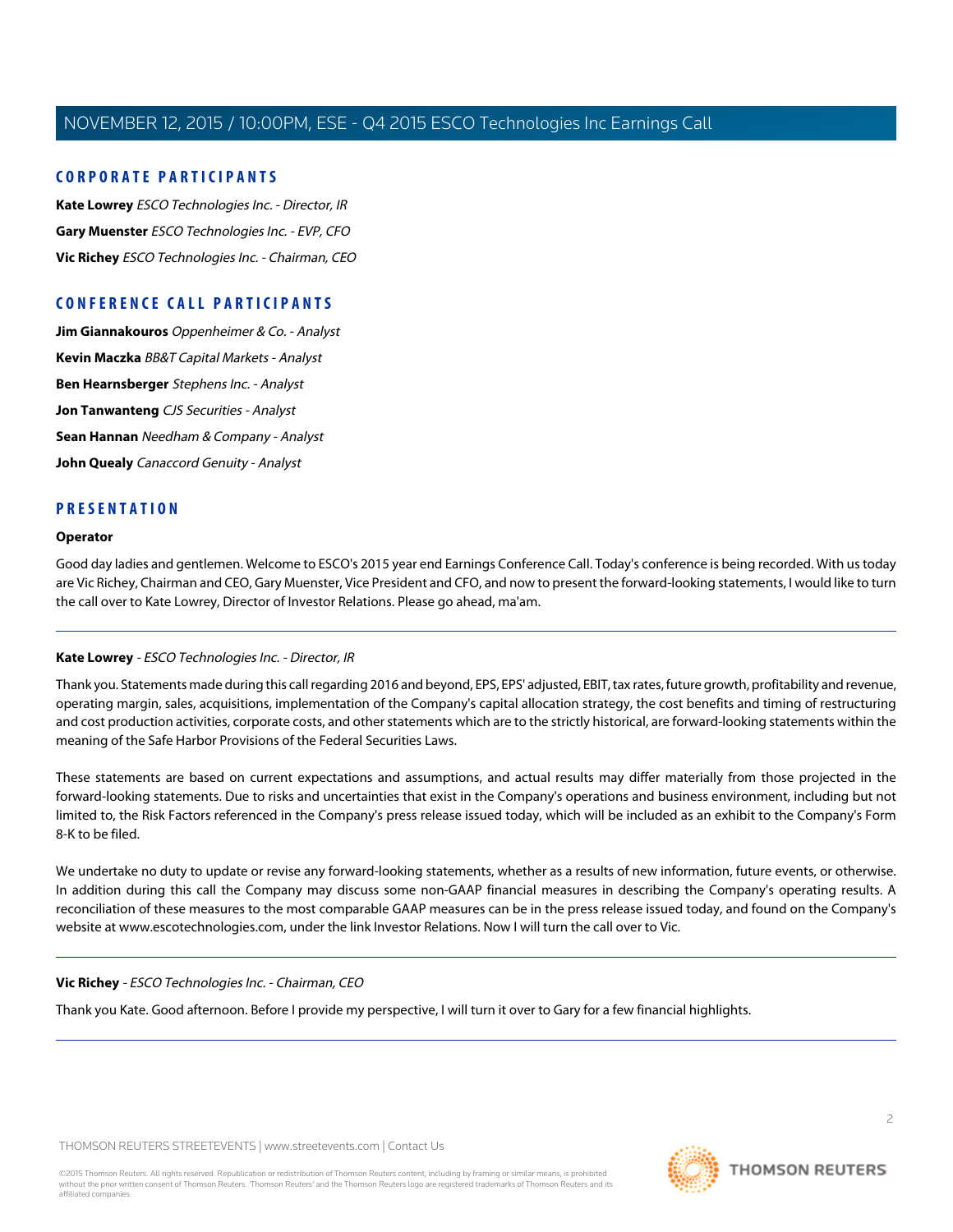## <span id="page-2-0"></span>**Gary Muenster** - ESCO Technologies Inc. - EVP, CFO

Thanks Vic. As a reminder on October 8th, we announced certain restructuring actions related to our lower margin international operations, primarily in the test business, and also provided a preliminary update of our expected FY15 results. In that announcement, we laid out the details of the 16 restructuring actions and the expected cost savings, and called out the \$5.6 million of noncash charges in the test business that impacted this year's results. We also noted that we expected filtration, Doble, and corporate's year-end performance to be at or above previous expectations, and I'm pleased to report that we realized these higher expectations as we closed out the year. Our FY15 restructuring actions are well under way, and are being implemented at the cost level we anticipated, and on the schedule we projected. We expect to begin realizing the identified cost savings and operating benefits in the second half of fiscal 2016.

Turning to the release, we reported EPS of \$1.59 per share from continuing operations, which was negatively impacted by the \$5.6 million of noncash charges that we noted earlier. During the year sales increased \$8 million at Doble, as a result of new product introductions and the contribution of Enoserv for a portion of this year. Filtration sales increased despite the previously expected sales decrease at VACCO, related to the SLS program which was re-baselined at the start of the year.

The commercial aerospace business at PTI and Crissair significantly out performed expectations, and TEQ recovered quite nicely from what was expected to be a sales decline, due to the Q1 impact of the CAS retooling. Their production requirements for their Gen2 product as described at the beginning of the year. The Test business reported a \$4 million sales decrease during the year, resulting from the softness within the global shielding markets. In response to this, Test was able to partially mitigate it's impact by reducing their SG&A spending by \$4 million year-over-year.

Our operating strength as recognized in FY 2015 was clearly driven by the continued up-cycle in the commercial aerospace markets at PTI and Crissair, a 24% EBIT margin at Doble, despite additional spending on sales and marking, outstanding performance at TEQ, where we delivered a solid EBIT margin, despite its Q1 CAS headwind, and rigorous cost management resulting in lower corporate spending. While the overall performance in Test was disappointing, we addressed this situation with significant and aggressive cost reduction actions, which will have a tangible and meaningful impact on Test's operating margin beginning in FY 2016 and being realized for years to come.

On the balance sheet, we continue to maintain a modest level of net debt, which stood at \$11 million as of September 30th. Additionally, we remain committed to our capital allocation strategy, which includes share repurchases and dividends, and as such, we returned over \$27 million to shareholders during the year. We expect to continue to opportunistically repurchase shares in the open market during 2016. A significant highlight of the year was the strength of our entered orders and our ending backlog. We booked \$562 million in orders in FY 2015, which reflects a \$25 million, or 8% increase in any backlog, which currently stands at \$328 million as of September 30th. The current backlog and our order profile as we enter FY 2016 supports our sales outlook as described in the release.

Regarding our guidance as we noted in the release, our expected results will include the impact of the restructuring charges, and therefore, our guidance and subsequent reporting will be presented on an EPS as adjusted basis, which will exclude these defined charges. The majority of the charges and add backs will occur during the first half of the year, as we expect to be substantially complete by March 31st. Therefore, we expect FY 2016 EPS as adjusted to be in the range of \$1.90 to \$2.00 a share, with a quarterly EPS profile similar to FY 2015. Additionally, commenting on our longer-term view, we continue to see meaningful sales, EBIT and EPS growth across the business segments, consistent with the expectations communicated in our 2014 Analyst Day presentation. When comparing our guidance to FY 2015, we are expecting meaningful increases in both sales and EBIT at Filtration and Doble, and a lower operating cost structure at Test, along with normalized spending at corporate, which, therefore drives the favorable FY 2016 EPS comparisons. In closing when comparing our EPS as adjusted results, we are projecting a tax rate of approximately 35%. I will be happy to address any specific financial questions when we get to the Q&A, and I will turn it back over to Vic now.

#### **Vic Richey** - ESCO Technologies Inc. - Chairman, CEO

Thanks Gary. As outlined in our release, and as Gary commented, our 2015 came in a form slightly different than originally anticipated. Our Fluid Flow and Utility Solutions businesses performed well ahead of expectations, which offset much of the softness in Test. This year reinforced one of the major benefits of maintaining our multi-segment business. As Gary mentioned, the Aerospace business performed well with results stronger than expected. The downturn on the SLS program at VACCO was not as severe as we anticipated going into the year, and SLS orders received

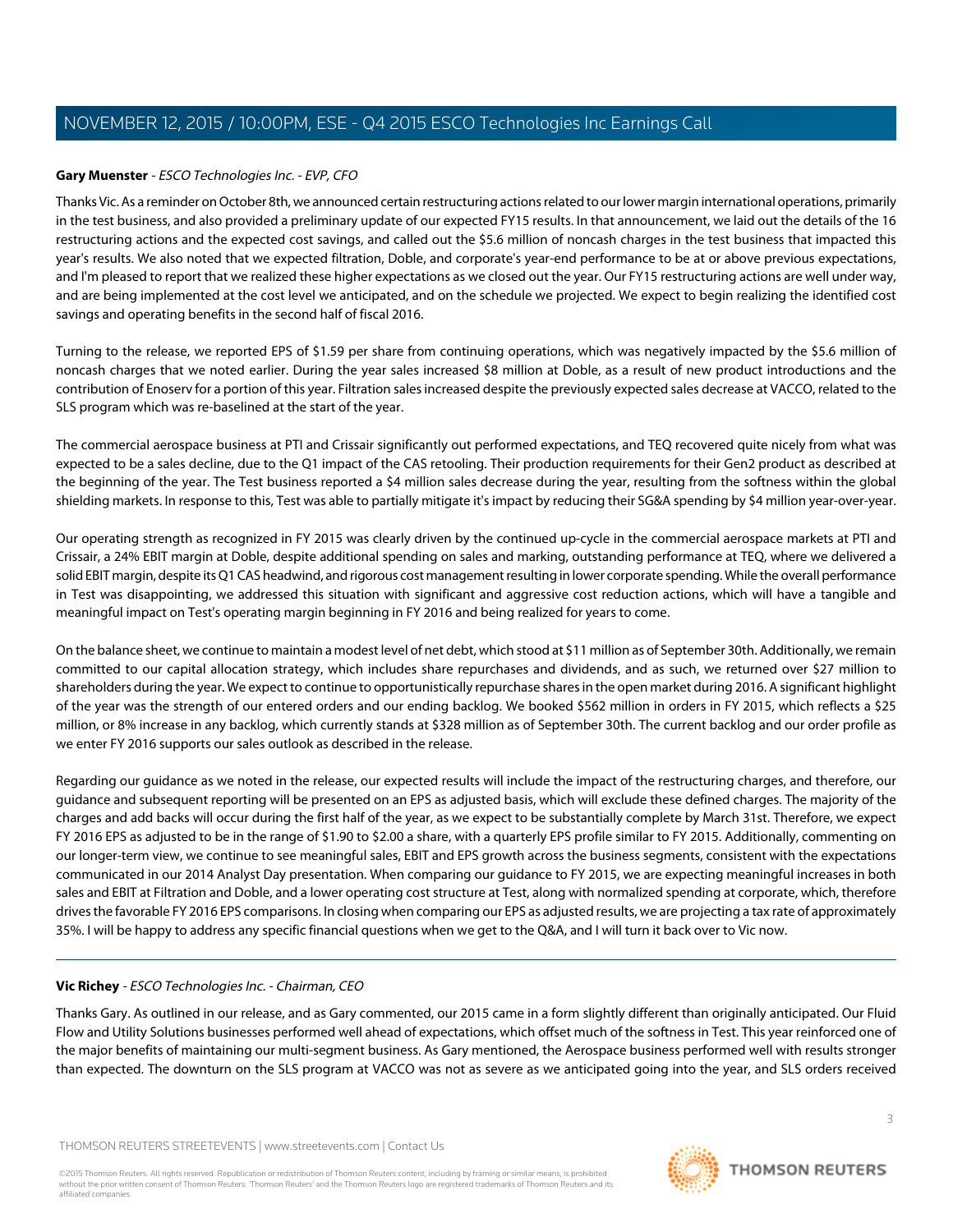during 2015 bodes well for our outlook. One of the key drivers of the continued strength in our commercial aerospace business, is we were well ahead of our near-term plan, led by orders for the A350, which have been higher than expected. This has continued into October as we received another large order on the A350 to start the year. Another bright spot is our execution which has resulted in improved operating margins over the last year. The outlook for this business remains strong as we enter 2016. TEQ performed well evidenced by nearly 18% EBIT margin delivered in Q4. TEQ as I solid business with above average industry margins, resulting from our well defined niche in medical markets. While identifying the future growth opportunities at TEQ, we saw a solid opportunity to supplement this growth by adding Fremont Plastics, which is also a niche supplier to the medical market. Fremont not only had scale and profitability at a reasonable acquisition price, it also provides additional manufacturing space, where we can add capabilities to further improve TEQ sales growth and operating margins. Doble continued strong performance in 2015, and its great to see the success they're having with the new offerings to augment what is already a market leading set of products, services, and (inaudible).

Moving on to our outlook for 2016, I'm excited about the prospects as we enter this year. While we had to take some tough actions to improve our cost structure, I'm convinced these actions will result in a meaningful improvement in our operating results as we go forward. When completed we'll have a more efficient, less complex, lower cost operating structure, which should yield significantly improved margins. Our recent planning meeting have reinforced our earlier view of FY 2016 and the next couple of years. We continue to see solid tangible growth opportunities in sales, EBIT, and EPS. Let me call a few of those out. Doble has recently awarded their first significant order for the doblePRIME product, which is their newly developed online solutions package. They also won their first full scale deployment of the Doble ARMS. The pipeline for this solution continues to be strong, as we're currently in discussion with over 50 utilities. The sales cycle can be long, given the nature of the product, but since we have been working a number of these accounts for quite some time, it's good to see tangible results. Doble also recently won it's first significant contract for the Doble Universal Controller, which is a field force automation product.

Both the Doble Universal Controller and doblePRIME, our new products developed using existing building blocks, minimizing development time and expense. Our M7 product, which is the most capable test set on the market has been commercially launched, and is gaining good customer acceptance, as we booked several new orders within the past six weeks. Bottom line Doble is looking good, and the investments we have made are paying dividends. On the Test front, our FY 2016 outlook has improved based on the cost reduction actions in progress, and the savings we see coming out of the back end of this process. I remain excited about their future as the Test backlog, overall backlog continues to grow, which bodes well for our 2016 outlook.

Regarding acquisitions we see momentum with these activities, but we do continue to be prudent. Through recent major acquisitions that have taken place in the aerospace market, have commanded very high multiples. We will continue to take a deliberate approach looking for small to medium-sized niche players, which we can acquire for a reasonable multiple, provide an EPS accretion, and acceptable return. There continues to be several opportunities out there, which we're evaluating, and we continue working hard to supplement our organic growth. So in summary, we had a solid year and have taken actions to reduce our cost structure. We're on track for a strong 2016, as we're well-positioned for profitable growth in all three segments. Our focus remains constant to improve our operational performance, and execute on our growth opportunities. Both organic and through acquisitions. So I will now be glad to answer any questions you have.

# **QUESTIONS AND ANSWERS**

**Operator**

Thank you. (Operator Instructions).

#### **Operator**

Our first question comes from the line of Jim Giannakouros with Oppenheimer. Your line is now open. Please go ahead.

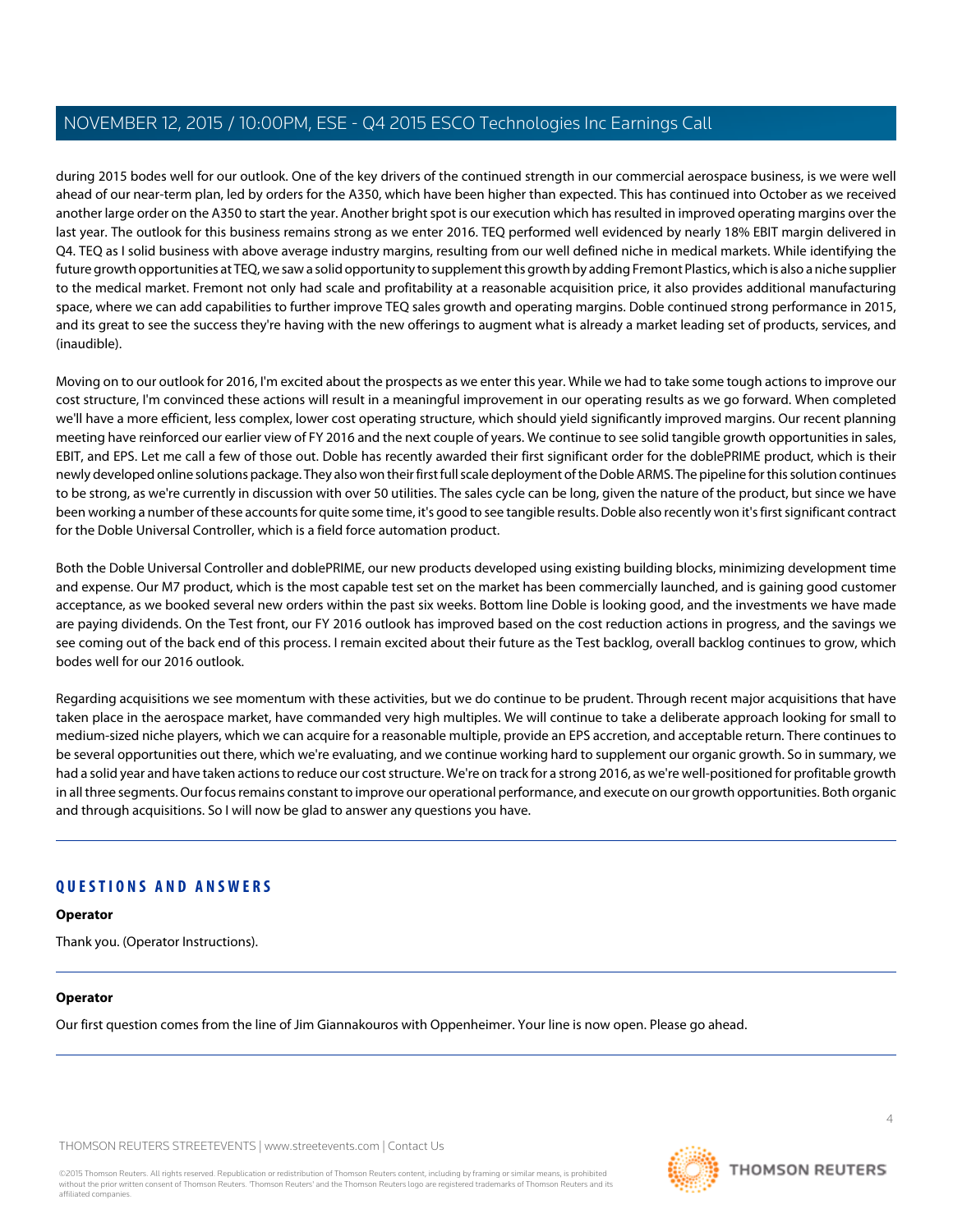#### <span id="page-4-0"></span>**Jim Giannakouros** - Oppenheimer & Co. - Analyst

Good afternoon. On the Test business, if you can help me understand. I mean it's been tracking below I guess our expectations here. I think it's just broad under performance, both here and in Europe. You are still tracking below 2012 sales levels there. Are there particular end-markets to blame? I guess what I'm struggling with, is how should we be thinking about longer-term growth prospects in that business, I guess after you're done with another wave of restructuring and repositioning?

#### **Vic Richey** - ESCO Technologies Inc. - Chairman, CEO

Well, obviously we have seen some headwinds on the sales side of that business, on the growth of it. So the approach that we're taking now is given that reality I mean some of the end-markets are more challenged than some of our businesses, but given that reality, was the primary reason we decided to take some significant cost reduction activities, because we need to get the margins up, and shorter-term we think that this is the best way to get our cost structure more in line. Longer-term I mean it is a healthy business. The markets are healthy. Some of them are developing a little bit slower than what we anticipated. For instance, the EMP market is not accelerating as much as we thought. I think that's going to happen at some point, but it just wasn't happening fast enough for us, so we had to take the action to get the margin improvement that we think is achievable.

#### **Jim Giannakouros** - Oppenheimer & Co. - Analyst

Okay. Thanks. And if I could switch over to Doble, if my math is right on just core growth, it seems that you're anticipating accelerating growth, and I assume it's because of your healthy order book. What exactly is driving that? Is it those wins that you cited earlier? And if you can talk about expected revenue mix between hardware and software solutions, that's baked in your 2016 expectations?

#### **Vic Richey** - ESCO Technologies Inc. - Chairman, CEO

Yes. Let me answer the last half of that first, I think that you are going to see our service revenues go up at a higher rate than what you see the hardware go up. I mean the hardware is still growing, but we are getting a lot more traction on the service side, which is good because the margins there obviously are a little better, and just having, being in front of the customer and providing services, is a positive thing, because the more you do that, the more opportunity you have to sell hardware. Really the growth that we see a couple of things. We did make an acquisition last year. We'll have that for a full year. The acquisition of Enoserv, so that gives us some immediate kind of growth with that, and going and looking for it. The other thing is really the products that we have developed, and we have been talking the last couple of years about new product developments, where it be the M7, whether it be the ARMS products, the Universal Controller, the ones I talked about today. So really the growth that we're seeing outside of kind of the baked in growth that we have with Enoserv, really are those new products, because each of those products other than the M7, are totally new products for us, and so that's given us the uptick for 2016.

#### **Jim Giannakouros** - Oppenheimer & Co. - Analyst

Thanks, Vic.

#### **Vic Richey** - ESCO Technologies Inc. - Chairman, CEO

You bet.

#### **Operator**

Thank you. Our next question comes line of Kevin Maczka with BB&T Capital Markets. Your line is now open. Please go ahead.

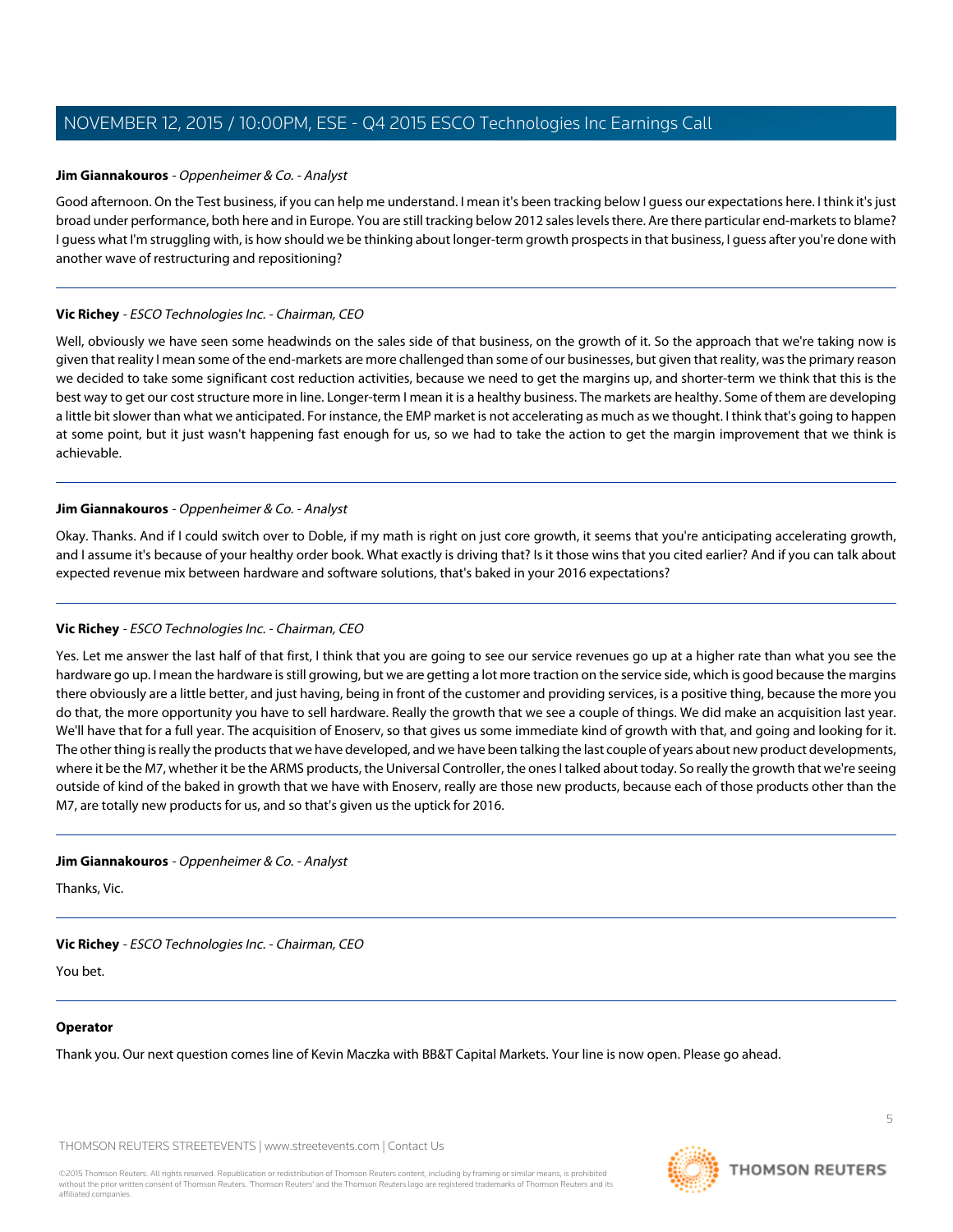#### <span id="page-5-0"></span>**Kevin Maczka** - BB&T Capital Markets - Analyst

First question I guess, just to be clear, Gary, are you calling this a \$0.47 quarter, and \$0.61 if you back out that charge?

#### **Gary Muenster** - ESCO Technologies Inc. - EVP, CFO

The reason we didn't get into a lot of detail on the quarter, is because we kind of pre-announced on October 8th, and kind of set the expectation there. So the way we highlighted the \$5.6 million and the \$0.14 back then, was to kind of steer you in that direction at that point in time. That was the relative impact of that. So between the third quarter charges and the fourth quarter charges, we just felt it was simpler and more efficient for you guys to figure out how to look at the year. So that's why we kept the basis as the year, and ending with the nine months, you can kind of back into it. So trying to put that charge into the quarter, and how would you look at the other things, we thought was more confusing than to just say, here's the stake in the ground on the year, here's the charges that impacted it, and then you can kind of back into it. So I know it's a long roundabout answer, but that's kind of how our thinking was.

#### **Kevin Maczka** - BB&T Capital Markets - Analyst

But is that a yes or no on the \$0.47 and the \$0.61?

#### **Gary Muenster** - ESCO Technologies Inc. - EVP, CFO

I think if you, that \$5.6 million hit in the fourth quarter for the most part, and the pieces that were earlier in the year, so I think if you looked at just kind of the rollup, it would be in the upper \$0.40's.

#### **Kevin Maczka** - BB&T Capital Markets - Analyst

Okay. On filtration. So we're looking at high single digit revenue growth in 2016, but flattish margins. A couple questions on that, it seems like VACCO is growing faster with the SLS program, and that's usually higher margin. So I'm wondering if that's true, why we're not getting a little bit better margin leverage on high single digit growth. Can we start with that one?

#### **Vic Richey** - ESCO Technologies Inc. - Chairman, CEO

Yes. The short answer is the A350 is a great program, we are in the [all rib] phase of that. As we the next year or so it's going to carry a lower margin, because we have had to put all infrastructure in place to build and perform on that program, where we're running at a lower rate than what we will eventually do. So as we fast forward a couple of years, we get up to rate on that program, and you will see the margins expand. The other piece of it and you're right at VACCO, SLS is a better margin program, but the other thing that we run into is a level of spares that we receive, particularly from the Navy, because those are very high margins. We had a really strong year in 2015 on the spares. We're not anticipating that in 2016. Hopefully that will change, but the way that we modeled this out, is that we're going to have a lower level of spares, kind of more in line with what we have seen historically. So I would say those are the two biggest things that are having some impact on the margins in 2016.

#### **Kevin Maczka** - BB&T Capital Markets - Analyst

Okay. Are you able to say about how big your SLS business was in 2015?

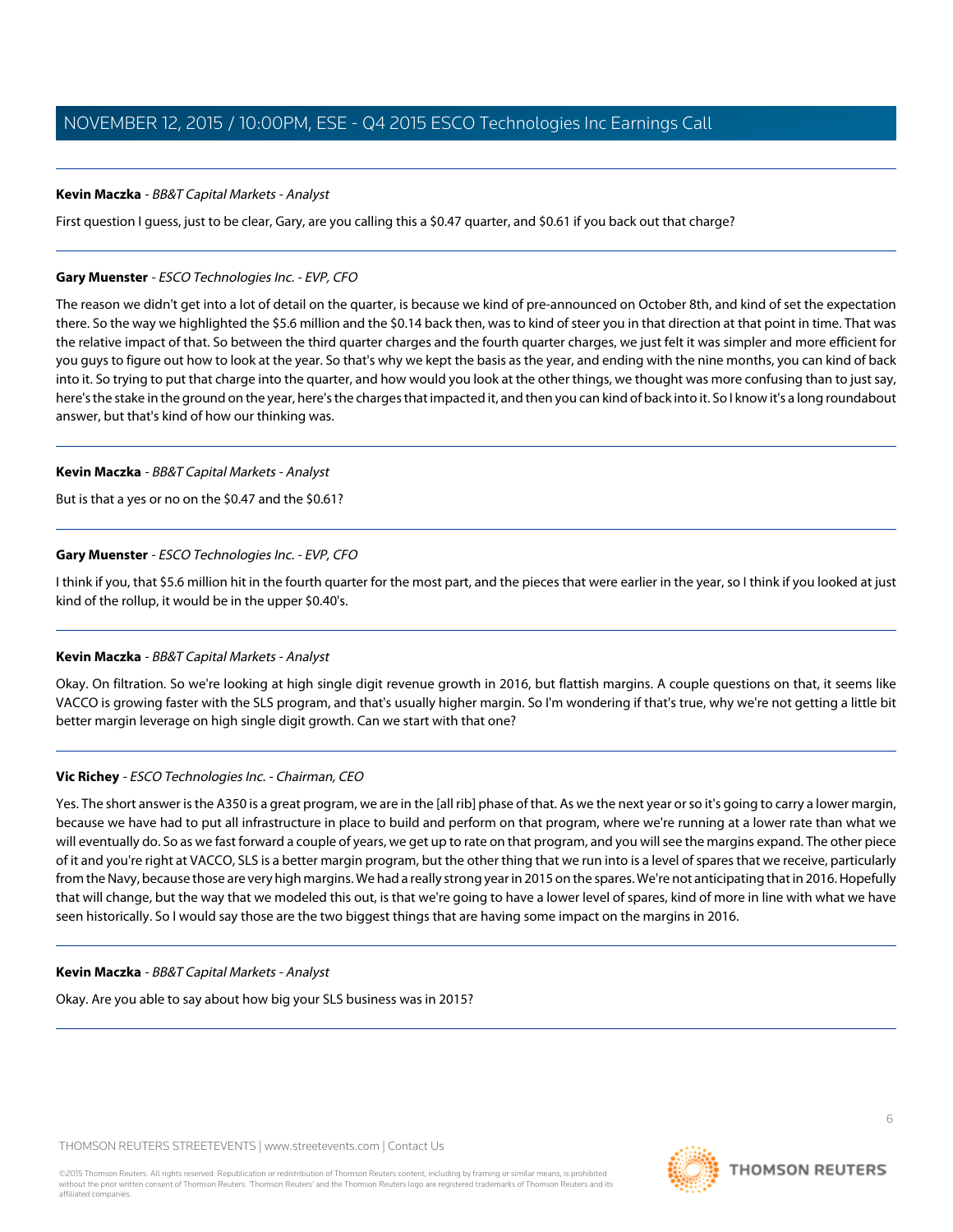#### **Gary Muenster** - ESCO Technologies Inc. - EVP, CFO

Yes. It was in the low 20's, so \$22 million, \$23 million of revenue. And a little higher on the orders, which is great news, as we go into 2016, because if you recall the rebase line at the start of the year, they were kind of flat-lining it for a couple of years, and now we're seeing acceleration, so having the orders greater than the sales certainly supports our outlook in that regard. So if you were to peg it at \$22 million to \$23 million in 2015, it should be incrementally higher as we go into 2016, based on the order book we have, which is over \$25 million that came in this year.

#### **Kevin Maczka** - BB&T Capital Markets - Analyst

Got it. And could I just sneak one in on Doble here. So sales were down in the quarter at Doble. I think that came in a bit shy of what we were looking for. Can you just talk about that, what happened in the quarter, because of course you're expecting much better growth next year, and since we have software growth next year, what kind of strong incrementals should we be looking at there?

#### **Vic Richey** - ESCO Technologies Inc. - Chairman, CEO

So let me answer the first part of that the biggest issue that we had was the Saudi contract, which we got awarded very late in the year. We had anticipated getting that awarded earlier in the quarter, and the way that works we couldn't do any work on it until we got it, so we only got about two weeks worth of the Saudi contract in 2015, where we had anticipated almost a whole quarter of that contract. So that's really the biggest reason it was down, so I know it's not a systemic issue. It was really a timing of that one contract, which that's a big contract for us, and a nicely profitable contract as well.

#### **Gary Muenster** - ESCO Technologies Inc. - EVP, CFO

And then on the second part of your question, Kevin, on the software especially as it relates to Enoserv, you have got two things in your favor. You have got the calendar, because we only had it for half a year or so, compared to a full year next year, and that pulls in EBIT margins greater than Doble's aggregate margin. So you should think of that in the kind of low 30's range, because of the software margins that you get off of that. So it's incrementally positive as you get the calendar effect and it pulls through one of the highest EBIT margins in the Company.

#### **Kevin Maczka** - BB&T Capital Markets - Analyst

Okay. Got it. Thank you.

#### **Vic Richey** - ESCO Technologies Inc. - Chairman, CEO

You bet.

#### **Operator**

Thank you. And our next question comes from the line of Ben Hearnsberger with Stephens. Your line is now open. Please go ahead.

#### **Operator**

Ben, your line could be on mute. Alright. We'll move onto our next question from Jon Tanwanteng with CJS Securities. Please go ahead.

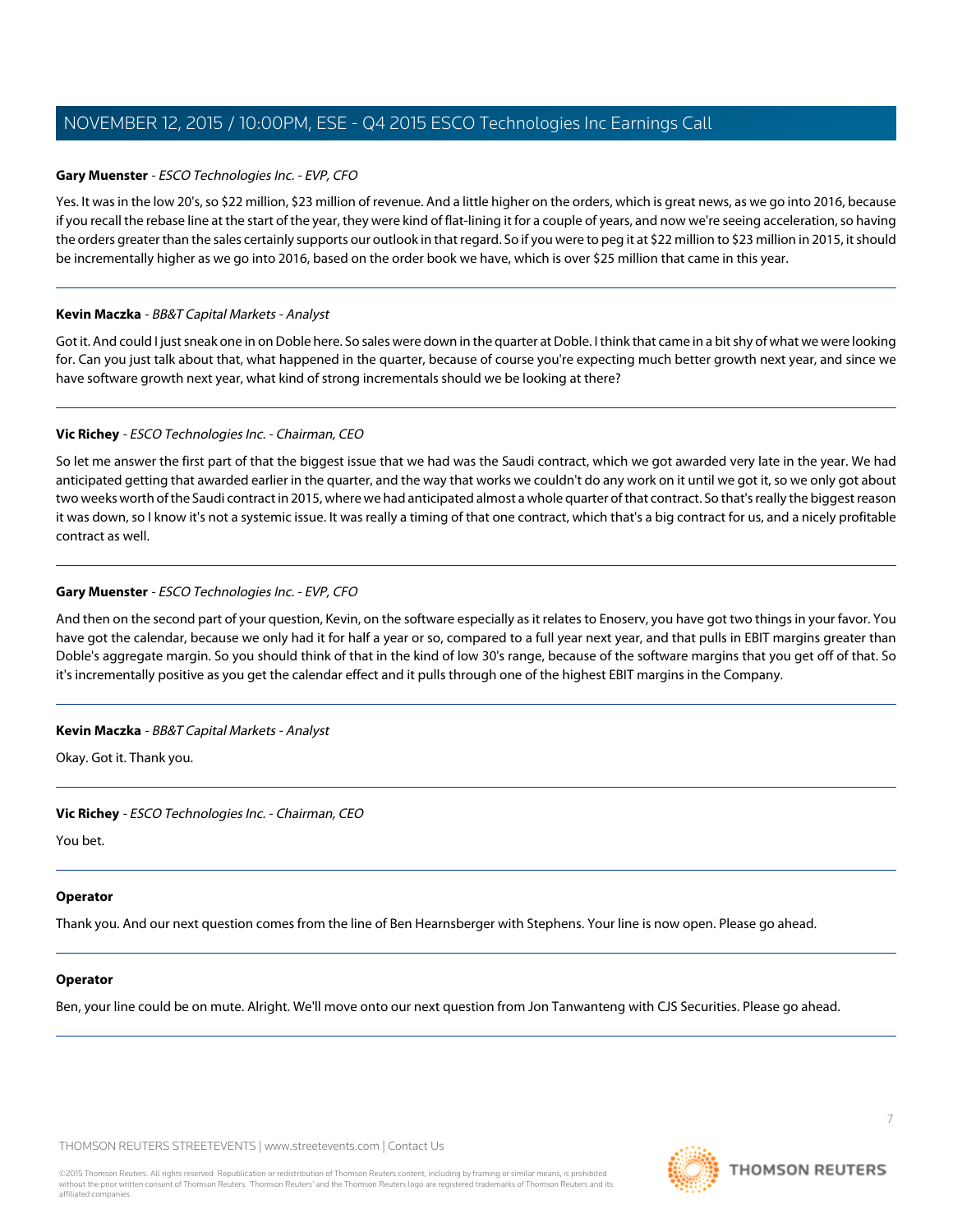#### <span id="page-7-0"></span>**Jon Tanwanteng** - CJS Securities - Analyst

Hi, guys. Thanks for taking my questions. Can you give us a little bit more color on Fremont? I'm assuming it has some synergies with TEQ? What was the price you paid and what kind of revenues would that generate, and that kind of stuff?

#### **Gary Muenster** - ESCO Technologies Inc. - EVP, CFO

Yes. So we really haven't disclosed. It's a pretty small company, it's under \$10 million, and we paid single digits on multiples, it's a nice business. It's all medical. The margins are even significantly higher than what we have in the core TEQ business, so it's going to be a nice add for us. The other thing it really does is a lot of larger customers are always concerned about us just having a single facility, in case, for disaster recovery type things, so this gave us a second facility, so we could allay that concern. The other thing is that the type of machines that they have are, well they're pretty comparable to what we have, they do allow you to form a larger part so it opens up some different areas for us, and what we've historically been able to do, and then as we mentioned as well, the other thing is they have excess capacity, so as we look and grow on that business, and maybe potentially doing some vertical integration. That gives us that flexibility that we simply didn't have with TEQ, and we were really out of space at the single location.

#### **Jon Tanwanteng** - CJS Securities - Analyst

Got it. Was that \$10 million the revenues or the price you paid? I'm sorry. I didn't catch that.

#### **Gary Muenster** - ESCO Technologies Inc. - EVP, CFO

It was the revenue.

#### **Jon Tanwanteng** - CJS Securities - Analyst

The revenue. And I would expect a little bit of corporate expense step-up from the acquisition fees, and also just on the restructuring, how much of that do you expect to hit in Q1?

#### **Gary Muenster** - ESCO Technologies Inc. - EVP, CFO

On the corporate I think you're thinking about that right, we're paying attention to a lot of other things this year, so what I call the incremental spending at corporate, that's what why you see a decrease in the corporate. So I think if you rationalize that back up to its historical level, is at the first part of your question. And then relative to the restructuring, obviously the benefits become realized the sooner that you're done with all of the churn. So of the items you identified, I would say 6-ish, \$6 million to \$7 million of the \$9 million of cost will happen in the first quarter. We're well on our way. I think at least the German piece of that, we should be out of it probably first week of January kind of thing, so that's really helpful, because then the benefits become realized much quicker. In the UK it takes a little bit longer just because there are some live projects that we're running out of the backlog, and se can't just close the door, we're going to complete those programs. So it will dribble into Q2. And I would say from the Brazil side at Doble, it's essentially complete today, but there will be some residual costs that drag through, so if you put 80% of that cost in Q1 for GAAP reporting, that will be fair.

#### **Jon Tanwanteng** - CJS Securities - Analyst

Okay. Great. That's helpful. And just to go back to an earlier question, the as adjusted EPS for the quarter, I mean should we think about it as the charge and then tax it at the rate that your normal tax is, and then add that back?

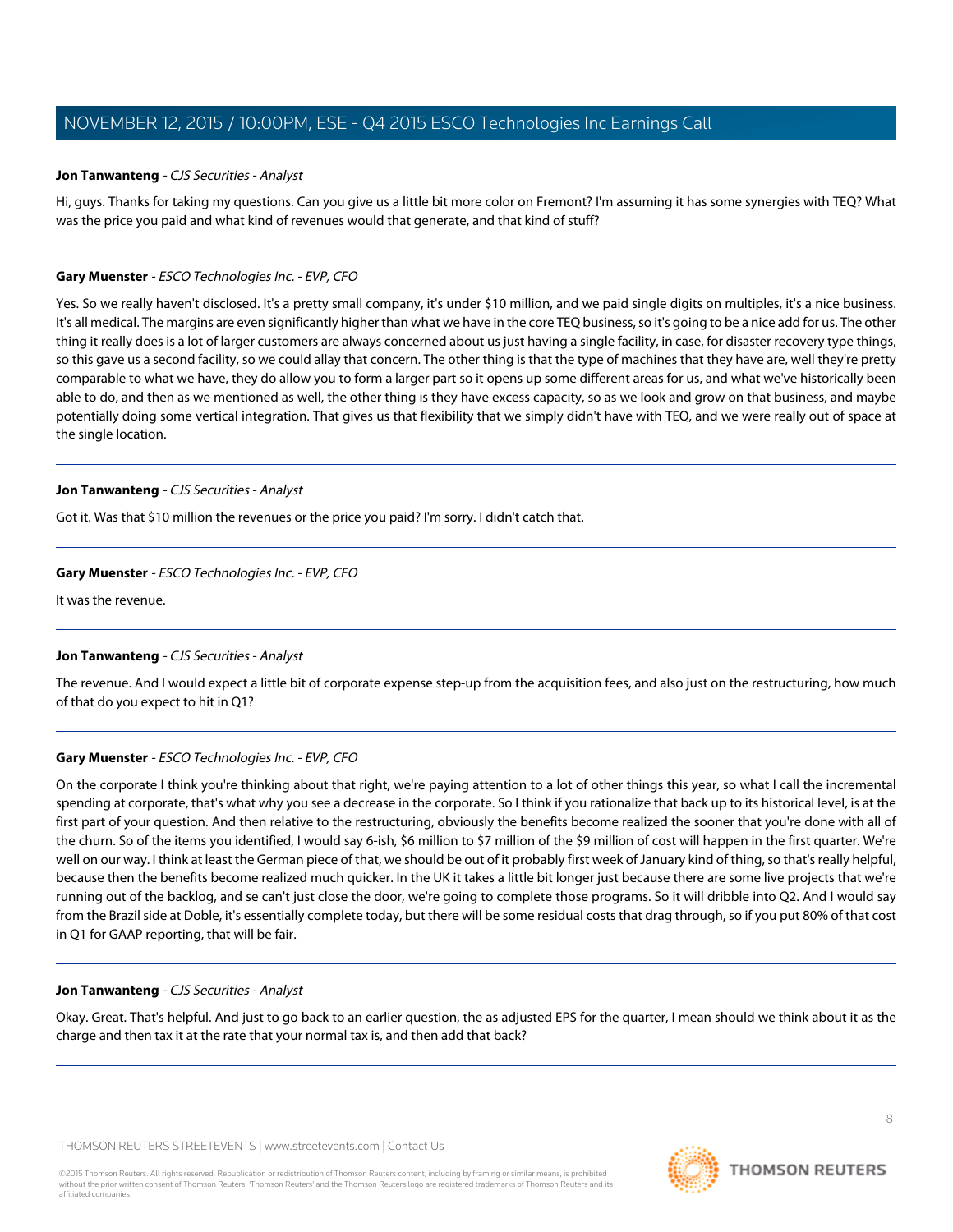**Gary Muenster** - ESCO Technologies Inc. - EVP, CFO

Yes. Yes.

#### **Jon Tanwanteng** - CJS Securities - Analyst

Okay. Got you. Okay. Great. Thank you very much.

#### **Vic Richey** - ESCO Technologies Inc. - Chairman, CEO

You bet.

#### **Operator**

<span id="page-8-0"></span>Thank you. And our next question comes from the line of Ben Hearnsberger with Stephens. Your line is now open. Please go ahead.

#### **Ben Hearnsberger** - Stephens Inc. - Analyst

Hey. Thanks for taking my question.

#### **Vic Richey** - ESCO Technologies Inc. - Chairman, CEO

Hi Ben.

#### **Ben Hearnsberger** - Stephens Inc. - Analyst

I just have one on M&A. It sounds like multiples remain high. I guess what gives you the confidence that you can do the inorganic growth necessary to meet your stated goal?

#### **Vic Richey** - ESCO Technologies Inc. - Chairman, CEO

Yes. I mean we're just having to take a different approach than a lot of people are, and when I talked about the multiples being high, I was referring specifically to the aerospace piece of it, and larger transactions. So again, where we have been successful historically and I think we'll continue to be successful is the work initiatives, mainly privately owned businesses, that people are concerned as much about where their business goes, as much as how much they get paid for it. If you look at the acquisitions that we have made over the past three or four years, that's where we have been successful. So it's very difficult once it gets into a bid process, because there's such a scarcity out there, and things get bid up, but I would say that as we review the list of things that we have under evaluation, or in discussions with people, it's more robust than it has been, which surprised me a little bit, just because you would think a lot of these things would have already transpired, but we have been getting not only things that we have identified, but some unsolicited incoming as well, so we're not going to rush out to do something to do something, but there does seem to be enough in the pipeline to give us some confidence we're going to be successful.

#### **Ben Hearnsberger** - Stephens Inc. - Analyst

Okay. And then on the Doble Prime order and the Doble ARMS license, you said you're talking to 50 or so utilities. What is the revenue opportunity I guess implied in that?

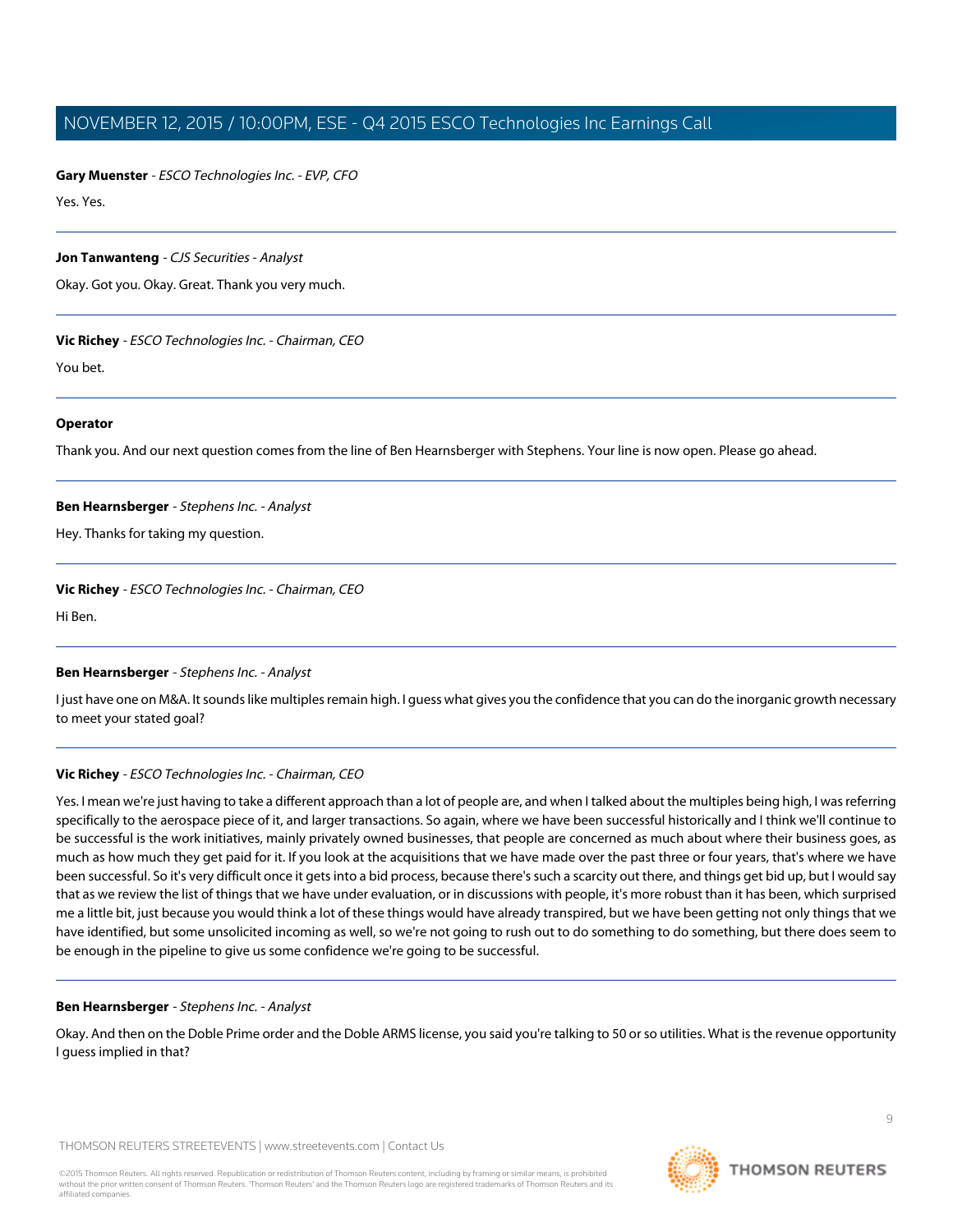## **Vic Richey** - ESCO Technologies Inc. - Chairman, CEO

So I think the reference to the 50 clients was on ARMS, and we're talking it depends on what single your multiple year, but it can be from 500,000 to multi-million dollars, \$3 million on those types of products, and that's really a nice high-margin business. We do think that's going to accelerate, because the utilities are really looking to automate things, and this is something that gives them the capability to have much better insight into what's going on, on the grid. Historically they have done it the old-fashioned way by sending people out looking at it, and obviously, with the tightness in the people, getting the people to do that, the cost to do that, we think this product that is well-positioned to fill that void, because it does allow them to set back and have a better understanding of how the performance of their grid is.

#### **Ben Hearnsberger** - Stephens Inc. - Analyst

Okay. And then, Gary, I think you may have mentioned it, but I policed it. How much of the \$0.24 is assumed in your 1Q guide?

## **Gary Muenster** - ESCO Technologies Inc. - EVP, CFO

I would say about 80%. 80% to 85% of that.

## **Ben Hearnsberger** - Stephens Inc. - Analyst

Okay. Great. Thank you.

#### **Operator**

<span id="page-9-0"></span>Thank you. And our next question comes from the line of Sean Hannan with Needham & Company. Your line is open. Please go ahead.

#### **Sean Hannan** - Needham & Company - Analyst

Hi. Good evening. Thanks for taking my question. Can you hear me?

#### **Vic Richey** - ESCO Technologies Inc. - Chairman, CEO

Hey Sean. Yes.

# **Sean Hannan** - Needham & Company - Analyst

So a high level question for you here. If I think about the challenges you guys have consistently been going through within Test, I consider the at times project nature that you see within the business, as well as the margin profile of the business, and then I think about the types of volatility that we saw as a real drag and the consistent issues that we saw that flipped on us, and started to develop with the Aclara business. At what point do we start to evaluate Test more critically, in terms of it being strategic to the portfolio here, and to what degree is that type of analysis or discussion going on internally?

#### **Vic Richey** - ESCO Technologies Inc. - Chairman, CEO

Well, a couple of things. I mean that is Aclara business. It's much different business. I'm sure there's projects but we're talking about projects in the \$1 million to \$10 million, sometimes larger, but the answer to the second part of your question, I can't say that there's anything specifically going

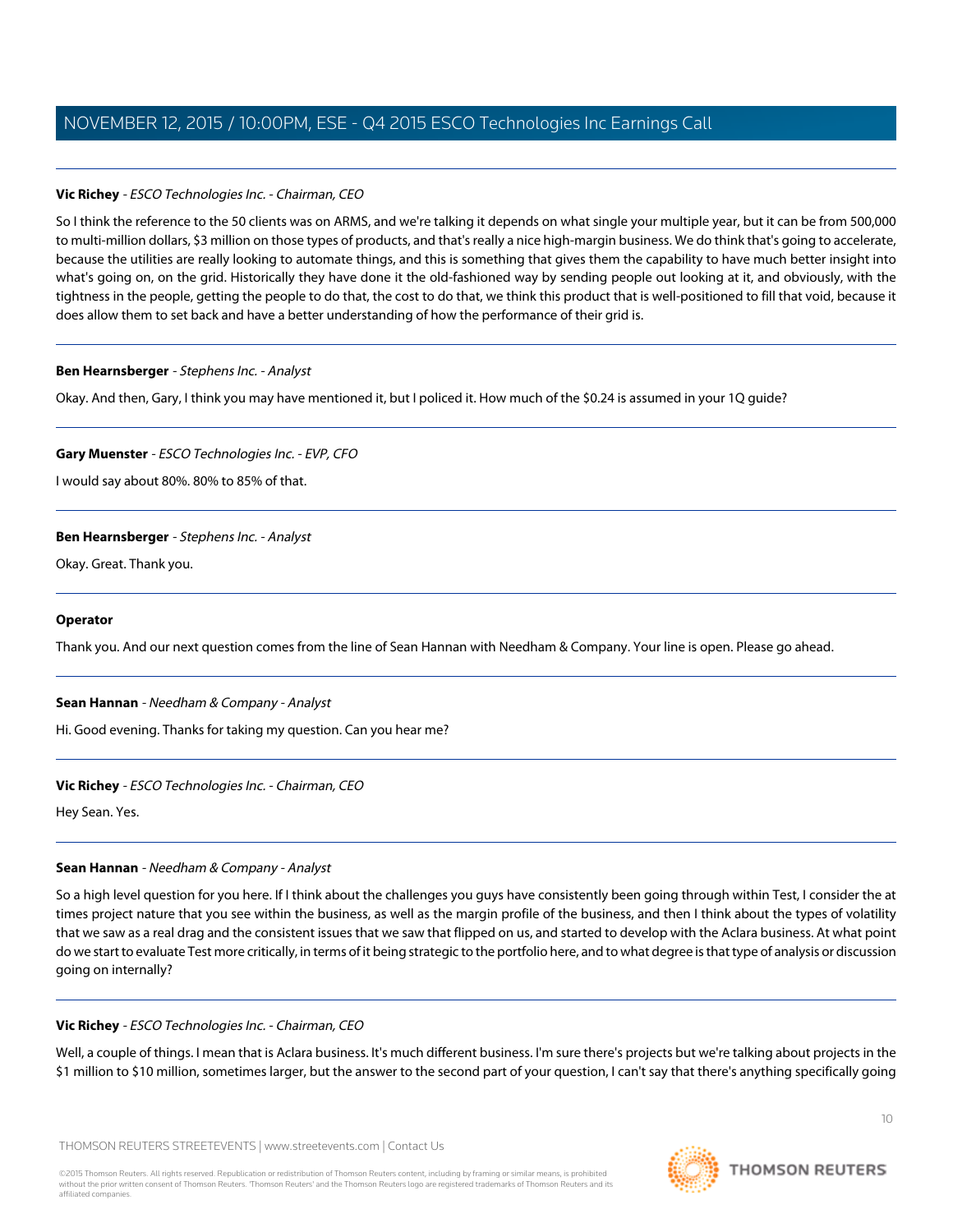on with Test. I mean look, we do those types of evaluations all of the time, and so whether it be in any of our businesses, I mean whether it be an acquisition or a divestiture, I mean that's part of what our job is, and part of the what the Board does. So there's a wider scrutiny goes onto this, I would say that today the Test business, we are still confident that they have a bright future, we just had to get, we had to take action, as I mentioned earlier when we saw the markets not developing as robustly as we thought, to get the cost structure in place. Once we get the cost structure in place, I think we'll be fine. It's important to remember that we are number one in that market. I mean we are the largest, we're the best, and believe it or not the most profitable. We've had our challenges, but I think we understand what we need to do to get through those.

#### **Sean Hannan** - Needham & Company - Analyst

Okay. That's helpful. Then switching over to the Filtration side is really a very high level conversation, or discussion. Now there's certainly been a lot of news emerging around the slowdown of orders. That's now starting to go to the Boeings and the Airbuses of the world. Just want to see if we can get your perspective, in terms of how this ultimately could impact you. Of course, some of it's going to be platform specific, and I do realize that backlog still is pretty substantial, and there can be a lag time here, but any view points from you, Vic and Gary, would certainly be helpful? Thanks.

## **Gary Muenster** - ESCO Technologies Inc. - EVP, CFO

I think the good thing, I mean let's say that is what we're seeing the back, or that the orders are slowing down. You have got to understand they have got eight years of backlog currently. So there's a lot can change between the point here and there, so the programs that we're on, the primary programs are doing very well, so I don't have a near-term concern about that. And even a mid-term concern about that, just because of the strength of the backlog. It is very much platform specific, and so as we look at our forecast I think we have had a great mix of legacy programs, we have been delivering for a long time, where we get the spares, where we get the aftermarket, and new programs. So I think we're pretty well-positioned. I mean I would say that the, if we weren't on some of the newer platforms like the A350, there would be a bigger concern, because the reality is, there aren't a lot of new big programs that are being awarded right now. So fortunately we're aggressive when we needed to be aggressive, and got on some of those key platforms. And just Sean, just to take that one more step and put a number behind it that people may or may not have caught in Vic's commentary about the orders in the last week. Obviously we're talking about last year, but we received an A350 order within the last couple of days for about \$7 million that was expected later in the year, and so when we talk to the division folks on that, the conversation with our customer is that they're just blowing and going on that thing, and so if there's a slowdown coming on the A350, it's not anywhere in our near-term or mid-term planning horizon, based on the production rates that we're seeing and feeling, so that's comforting to us for the growth, and then the legacy platforms like the 737, and things like that, you're really not seeing a lot of headwind that high runner is facing. In fact, with the Max engine and that sort of thing, they're seeing just the opposite, and we're realizing the benefits of that, so I think to Vic's point, we're sitting in a really good spot, because we're not concentrated on one platform, and so we diversified that risk over numerous platforms, and then we have a big grower that at least for the next three years, gives us tremendous comfort and visibility.

#### **Sean Hannan** - Needham & Company - Analyst

Sure. Understood. Okay. Thanks so much for taking my questions.

#### **Vic Richey** - ESCO Technologies Inc. - Chairman, CEO

You bet.

#### **Operator**

Thank you. (Operator Instructions). Our next question comes from the line of John Quealy with Canaccord. Your line is open. Please go ahead.

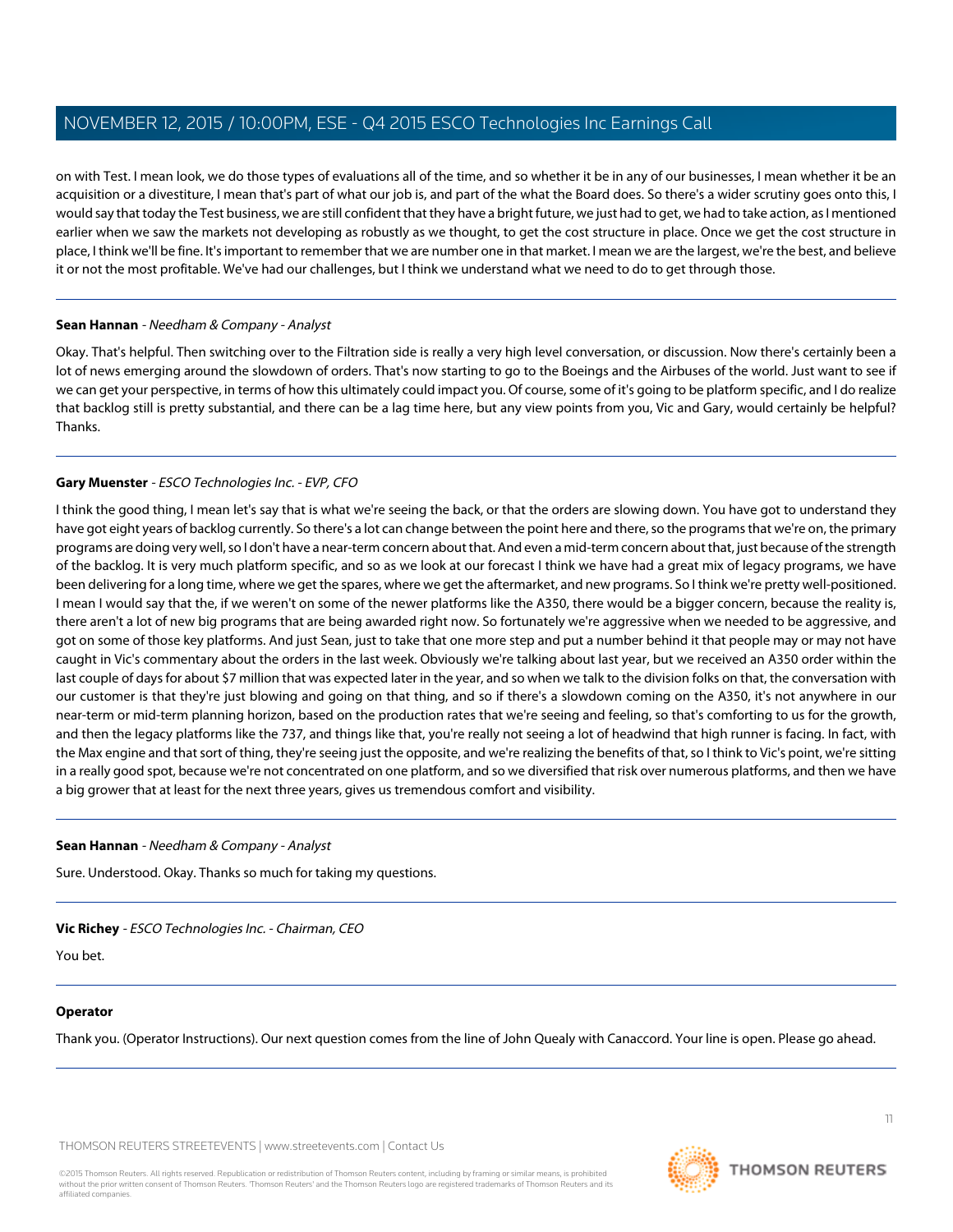#### <span id="page-11-0"></span>**John Quealy** - Canaccord Genuity - Analyst

Hey. Good afternoon, Vic and Gary. How have you been?

#### **Vic Richey** - ESCO Technologies Inc. - Chairman, CEO

Good.

#### **John Quealy** - Canaccord Genuity - Analyst

So a couple of questions. First on Doble, on the movement towards more software centric business and product cycles, can you just talk to us about the relative purchase decision time frames, they're new projects, new modalities, Doble is a fantastic brand, but you're introducing somewhat of a new category for your customer. Is there a long evaluation time, or how should we think about this, as you migrate your customer base towards a little more active light?

## **Vic Richey** - ESCO Technologies Inc. - Chairman, CEO

Yes. Sure. As I mentioned in my comments I mean it is a longer cycle. We have been working the ARMS product. I mean it being in front of customers at one level or another for 18 months to two years. So it is a much longer sales cycle. Now having said that, we're kind of through that, so right now we're getting some acceptance, people are starting to get very serious about this, so I think we will start so see that. The other thing I would say, why that is probably one reason you like long sales cycles is everybody else has it as well, and so as far as I know, we're the only people that have a product that we can put in the field today that the customer can really go and work with. So there's not a comparable product. So I would say we're well ahead of any competition out there, and people have to run really fast to catch up, and they're going to have to go through that same cycle. But certainly with software particularly, and enterprise type thing, there are other people that get involved. One of the great things about Doble, particularly with the core products, is that maintenance engineer can make the decision. He gets the money, he makes the decision. You start talking about putting software in place, and you're getting a lot more people involved. I mean this is more of an IT and C Suite decision, but the great thing is, once you get into that level then those guys can make a decision. But as you know working through these larger utilization can be a little bureaucratic, so you have kind of got to go through the steps to get there, but fortunately we have been at this a while, and I think we're there.

#### **Gary Muenster** - ESCO Technologies Inc. - EVP, CFO

One thing.

#### **John Quealy** - Canaccord Genuity - Analyst

Go ahead.

#### **Gary Muenster** - ESCO Technologies Inc. - EVP, CFO

John, let me add one more thing to that if I could interrupt for a second. Just the other thing that is important, is understanding the utility mindset, and who our first couple of customers are, as referenced customers are highly respected, large utilities out on the West Coast, so I think the fact that people will look at that. It will make a big difference into how they look at that stuff.

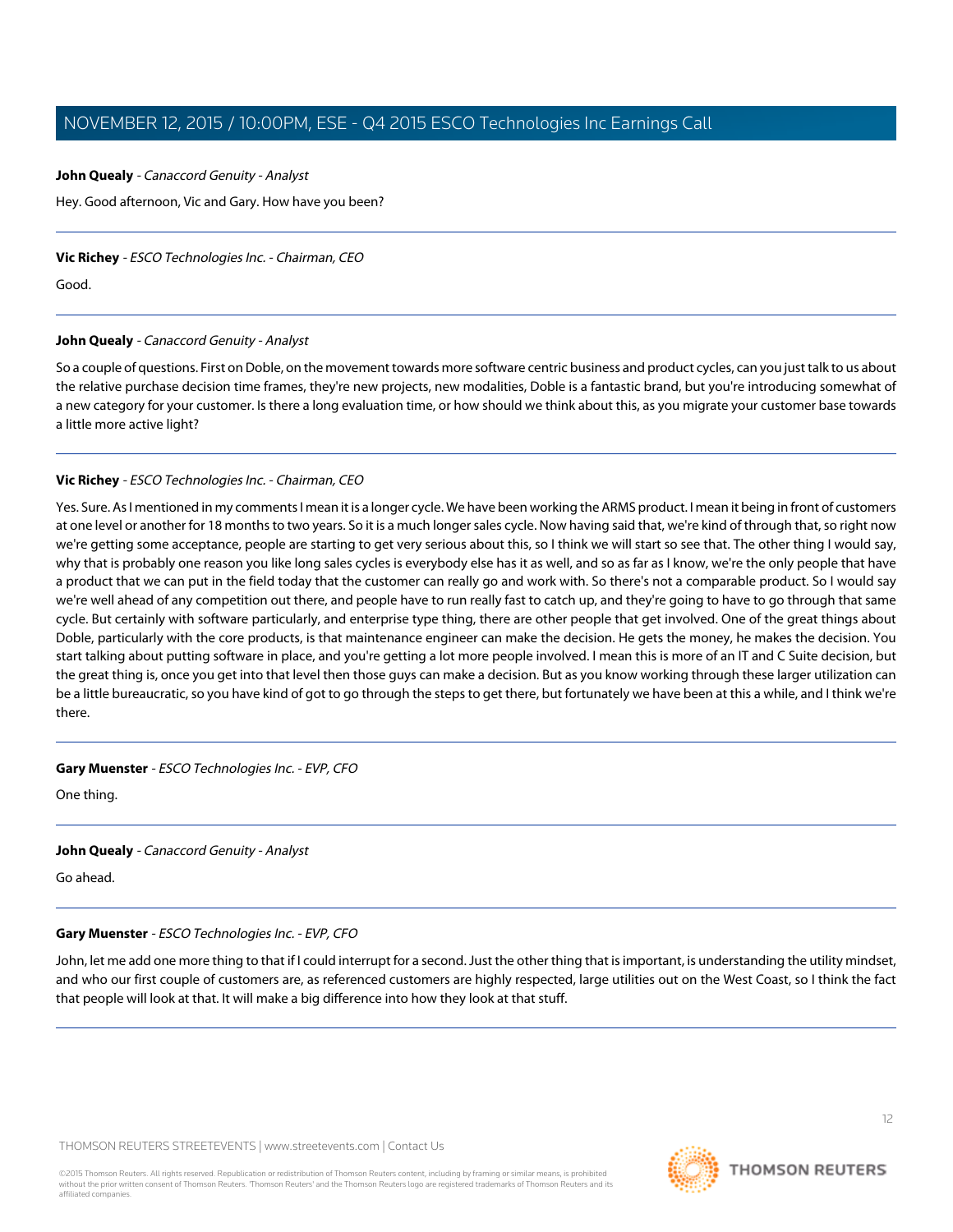#### **John Quealy** - Canaccord Genuity - Analyst

Yes. To that point, Gary, so you guys are, you have done real big jobs in the utility space in the past, and this whole concept of multi-dimensional interchangeable systems, can you just break it down, as utilities become more digitized, that the Doble system isn't stranded, and it plugs and plays in different ERP systems. Just talk about that, how it fits into the broader ecosystem, with so many things going on at the systemic level at utilities?

#### **Gary Muenster** - ESCO Technologies Inc. - EVP, CFO

Well, that's one of the real benefits of this system. I mean it was built, designed so that it's kind of an agnostic to the hardware. So we don't care what kind of relays you have, we don't care what kind of testers they have, it can really go in any substation. It's pretty openly coded, so that it's agnostic to the hardware that we see out there, and one of the reasons we bought Enoserv, was they really brought a lot of that along with themselves, and added to that. So we don't see this as something that's going to get put in and stranded. It's a very open architecture.

#### **John Quealy** - Canaccord Genuity - Analyst

And in terms of your target market to Gary's point about some of the big Californian guys that you know quite well, are you targeting big IOUs that have done smart at the end point for the residential, and then want to backfill infrastructure, and get some value out of that network, or is it a mixture of folks that you're targeting for this?

#### **Vic Richey** - ESCO Technologies Inc. - Chairman, CEO

It's really across-the-board. I mean I would say that today it is a larger investor in utilities, for what we're doing it doesn't matter if they have AMI in place or not, because it's really more of a residential commercial endpoints, and what this system does is really more looking at the substations, and the products around that. So it would not be driven by, or limited by somebody having an AMI system or not.

#### **John Quealy** - Canaccord Genuity - Analyst

Yes. My last question. So in the AMI smart grid world you have had a lot of multiple and value deconstruction, and you guys exited at a good time. Are there properties out there in software or services that you find multiples a little bit better than maybe filter or test? Can you comment on the relative attractiveness of some of the properties in that space? Thanks again, guys.

#### **Vic Richey** - ESCO Technologies Inc. - Chairman, CEO

Sure. You bet, John. Yes. Absolutely. There are some things out there. It's a matter of making sure do we do exactly what you alluded to. There's a lot of software out there, but what we have to make sure, is we evaluate those and those are things that can be dropped into what we have, into our ARMS system, rather than being have a one-off system, because there are so many pieces of software out there addressing these types of things, and if you don't have something that fits into our overall system, like an ARMS system, then I think you really do run the risk of having a product that you sell to a couple of different utilities, but then that's it. And the other thing I would say, is you can get some of these things at a decent price. I mean Enoserv we paid a single digit multiple for that. So a lot of it is just finding the right properties and getting them at the right time.

#### **Operator**

Thank you. And I'm showing no further questions at this time, I would like to turn the conference back over to Vic Richey for any closing remarks.